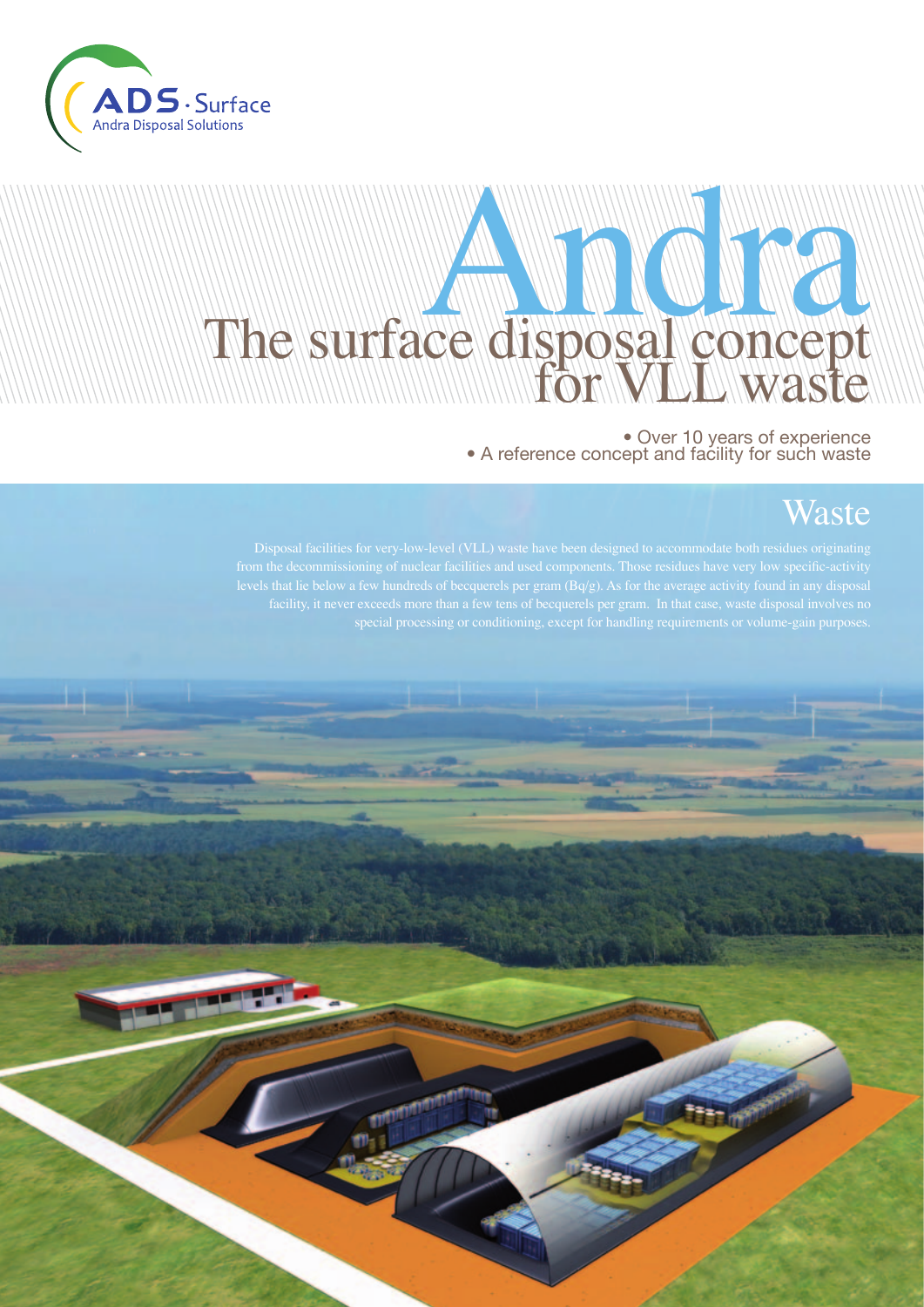## Basic disposal concept

#### **The main barrier against radionuclide dispersion is provided by the geological formation being used for waste disposal.**

The design and construction provisions allow for the optimal operation of the disposal facility without any risk of altering the required safety level. They also ensure a satisfactory containment level for several

centuries at the end of the operating lifetime. Hence, the natural materials in their original context constitute a particular advantage for the safety demonstration over the long term.

### A concrete achievement: the disposal facility for verylow-level waste (CSTFA)

With due account of the nature of VLL waste, their containment envelope (drums, big bags, etc.) has no role in confining radioactivity, but rather in facilitating handling and disposal operations, while protecting operators.

Approximately 30% of all waste received at the CSTFA undergo a specific treatment before disposal. Low-density residues (plastics, thermal-insulation materials, etc.) are first compacted by a baling press, then strapped and wrapped in clear plastic-sheet. Another bundle press is used to reduce the volume of scrap metal. Some waste, such as the polluted waters generated on site or the sludges sent by producers, are processed in the solidification and stabilisation unit.



VLL disposal cell under operation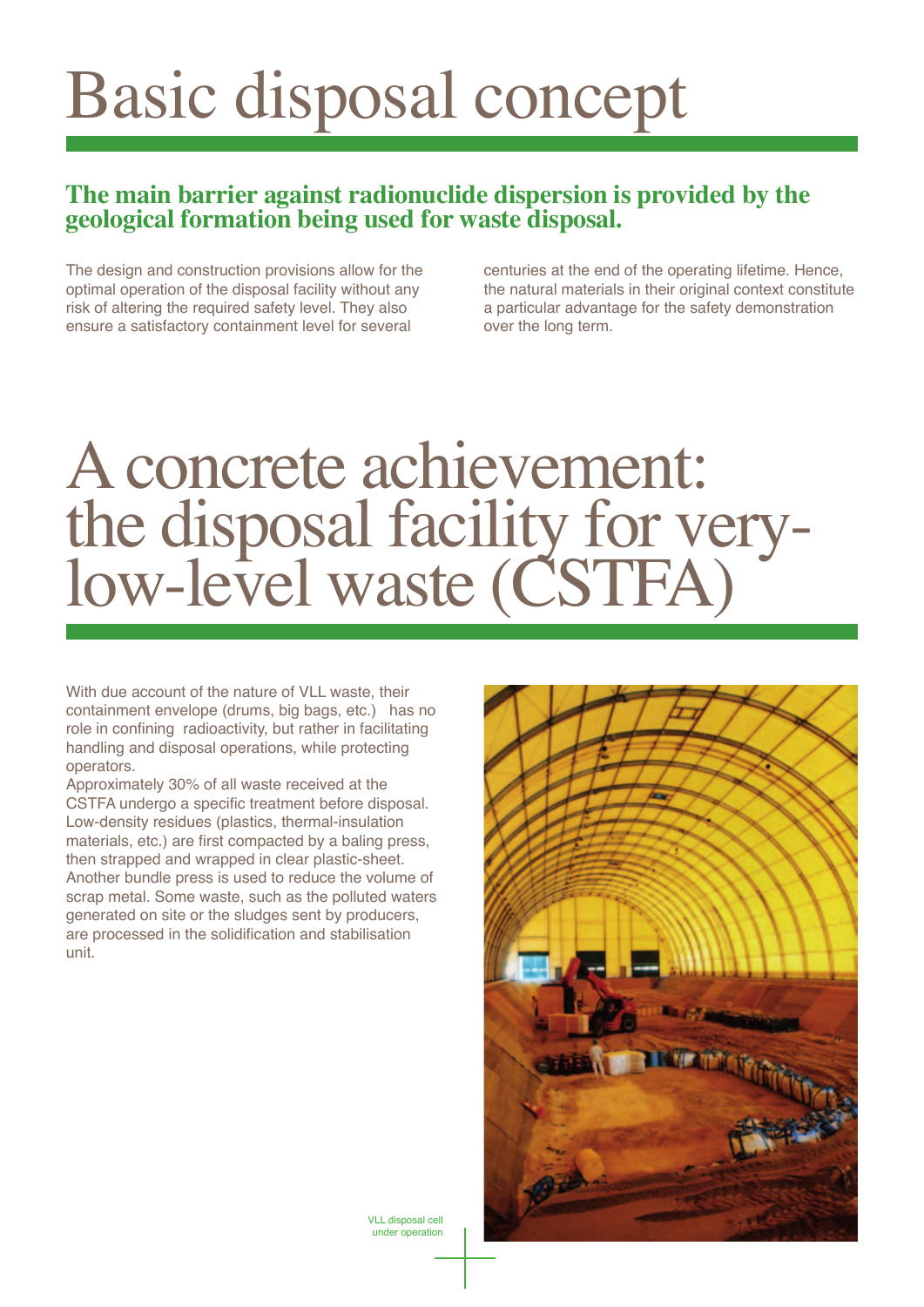# Disposal cells

Disposal cells are excavated progressively, as needed, directly in the clay formation down to a depth of 8 m and are operated in sequence. Cell design has evolved to maximize the disposal volume, and now offers 25 000 m<sup>3</sup> in a 26 m wide by 174 m long and up to 8.5 m deep structure. Cells are filled up in successive waste packages layers (about 10 on average), while void spaces between waste packages are gradually backfilled with sand.

- **<sup>&</sup>gt;** a 2-mm-thick high-density polyethylene (HDPE) geomembrane **1** is first fitted at the bottom and on the sides of the cell before emplacing the waste. Once each individual cell is filled up, an identical membrane is laid over it and thermo-welded to the first, in order to form a continuous and water-tight barrier around the waste. The geomembrane is fully waterproof and is designed to prevent any dispersion of radioactivity and any seepage of external waters (rain, infiltrations) over several decades;
- **<sup>&</sup>gt;** a containment envelope made up of natural claybased materials. **2a** The lower part of the envelope corresponds to the first 5 m of the clay layer located immediately under the geomembrane and characterized by a very low permeability (at least 10-9 m/s). The upper part **2b** is made of clay-based materials that were removed during cell excavation and consists of a layer measuring 1 to 5 m in thickness, shaped and compacted mechanically in order to restore its initial low permeability (at least  $10^{-9}$  m/s).
- **<sup>&</sup>gt;** Ultimately, a clay backfill, **3** approximately 2.5-m in thickness, will isolate the clay-based containment layer from:
	- weathering (frost, draught);
	- burrowing animals, and
	- erosion.
- **<sup>&</sup>gt;** Lastly, a permanent 30-cm-thick layer of grasscovered topsoil **4** will be laid over the entire structure.